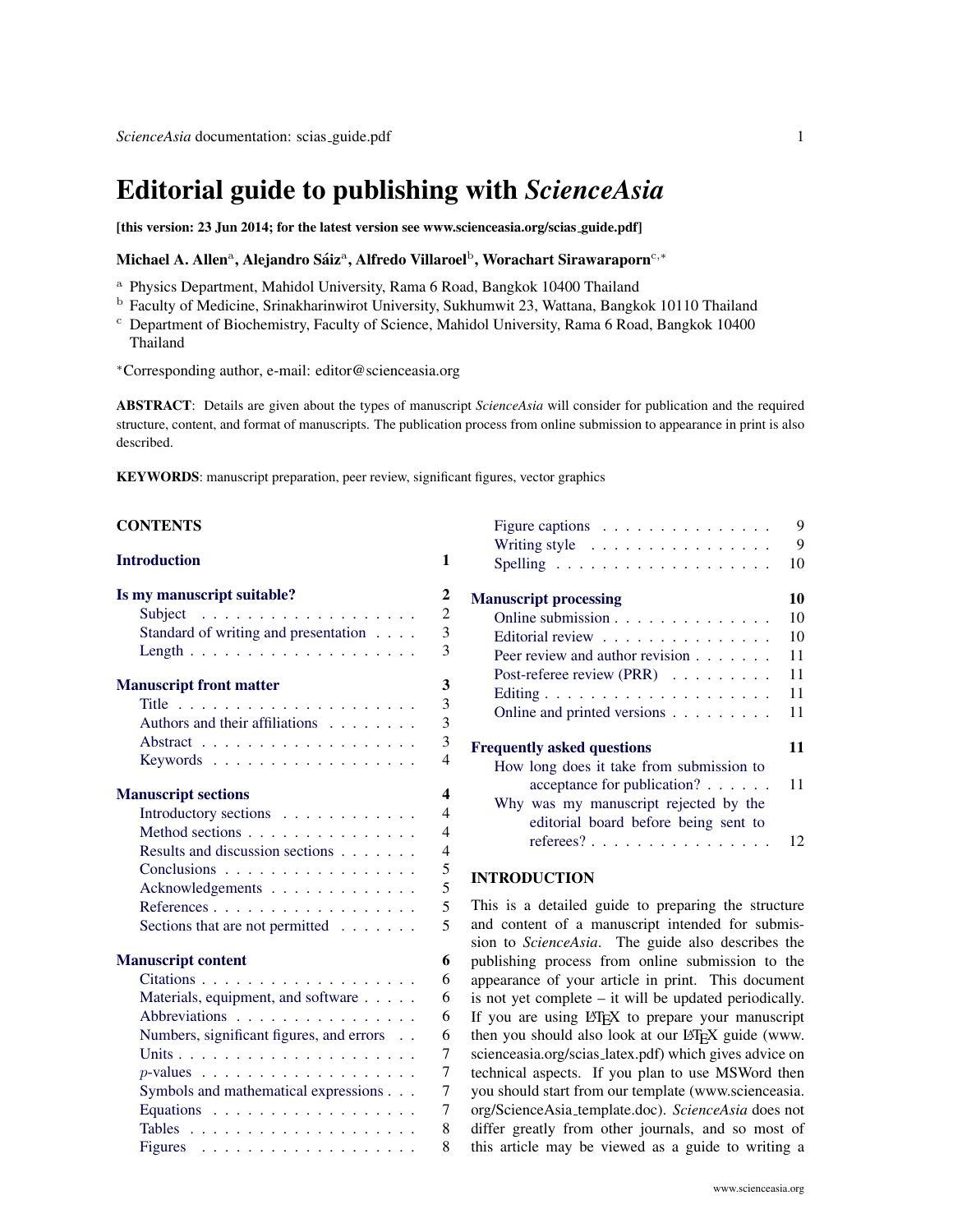manuscript for any journal. It is to your advantage if you take note of the parts of this article which are relevant to your work. A manuscript written following the guidelines given here is more likely to be processed quickly and is more likely to be published.

# IS MY MANUSCRIPT SUITABLE?

#### <span id="page-1-0"></span>Subject

<span id="page-1-1"></span>Before preparing a manuscript for *ScienceAsia* you should be aware that it is not simply enough that the research you are presenting is new. A research article published in *ScienceAsia* should also meet at least one of the following criteria: (i) it introduces a new technique or significantly extends a previous one (ii) it presents useful or interesting experimental or computationally obtained findings (iii) it gives a new explanation for a phenomenon (iv) it derives significant theoretical results. Based on these criteria and other considerations, there are a number of types of paper which are unlikely to be accepted, as detailed in the following.

*Education studies.* We do not publish articles on teaching methods.

*Sociology studies.*

*Forecast studies.* We are not interested in publishing studies that merely take some time series data, use standard procedures to fit a curve to it, and then extrapolate.

*Optimization studies.* We are generally not interested in publishing optimization studies with little or no novel scientific insight unless it can be argued that the results are particularly interesting or useful.

*Descriptions of software.* We are not interested in manuscripts that just describe a computer program. If the program contains a novel algorithm then the manuscript should be concerned primarily with describing the algorithm and showing how it is superior to alternatives.

*Very specialized case studies using pre-existing techniques.* If the manuscript does not present any new techniques and the results are relevant only to the particular region or object of the study then we are unlikely to be interested in publishing it. Examples of such studies would be a survey of the species of fish in a lake or the construction of a particular bridge. If you are presenting a new method you are of course welcome to employ a case study to illustrate its use, but it should be clear from the title and abstract that the case study is an application of the new procedure, and not the main goal of the paper.

*Studies relating to the taxonomy, distribution, or farming of organisms that do not occur in Asia.* Unless the authors can convincingly argue otherwise, such studies are unlikely to be of interest to the vast majority of the readers.

*Non-essential studies resulting in animal suffering or environmental damage.* Some research such as toxicity studies causes suffering to animals. Other studies may result in significant environmental damage. We are only interested in publishing such research if it is clear that the potential benefits from the knowledge gained outweigh the harm caused.

*Topics that have occurred more than once in recent issues.* The journal aims to maintain a good balance of topics covered by its articles. If a number of articles on a particular sub-field have appeared in recent issues then we are only likely to wish to publish another article on the subject in the near future if the findings are especially significant. In particular, to maintain a balance of topics covered, we try to avoid having articles on similar subjects by the same research group appearing too close to each other. This policy is also aimed at discouraging authors from splitting results from related experiments or calculations into a number of shorter papers – a single comprehensive paper giving all the findings is much more convenient for the scientific community in general.

*Algebra papers introducing a new level of abstraction with no interesting structure.* We are not interested in manuscripts that appear to be presenting a new level of abstraction for the sole purpose of publishing another paper.

*Survey articles.* We only publish survey or review articles if most of their content is not already covered in other review articles and if we feel that they would be of appeal to a significant proportion of the readership. Suitable review articles would include ones about a particular area of current general interest or application to a significant part of Asia. It is particularly important that a review article is well written. If none of the authors are excellent in English, it is essential that the article is corrected by a native English speaker before submission. Poorly written survey articles will not be considered further.

*Articles already published in conference proceedings.* We will not consider publishing manuscripts that are essentially the same as articles that have already appeared in conference proceedings and are accessible online.

If you are in any doubt about whether your subject area is suitable, you are welcome to email just the title and abstract to the editor and we will then be able to advise you on whether we are likely to be interested in publishing it. The abstract should be in plain text in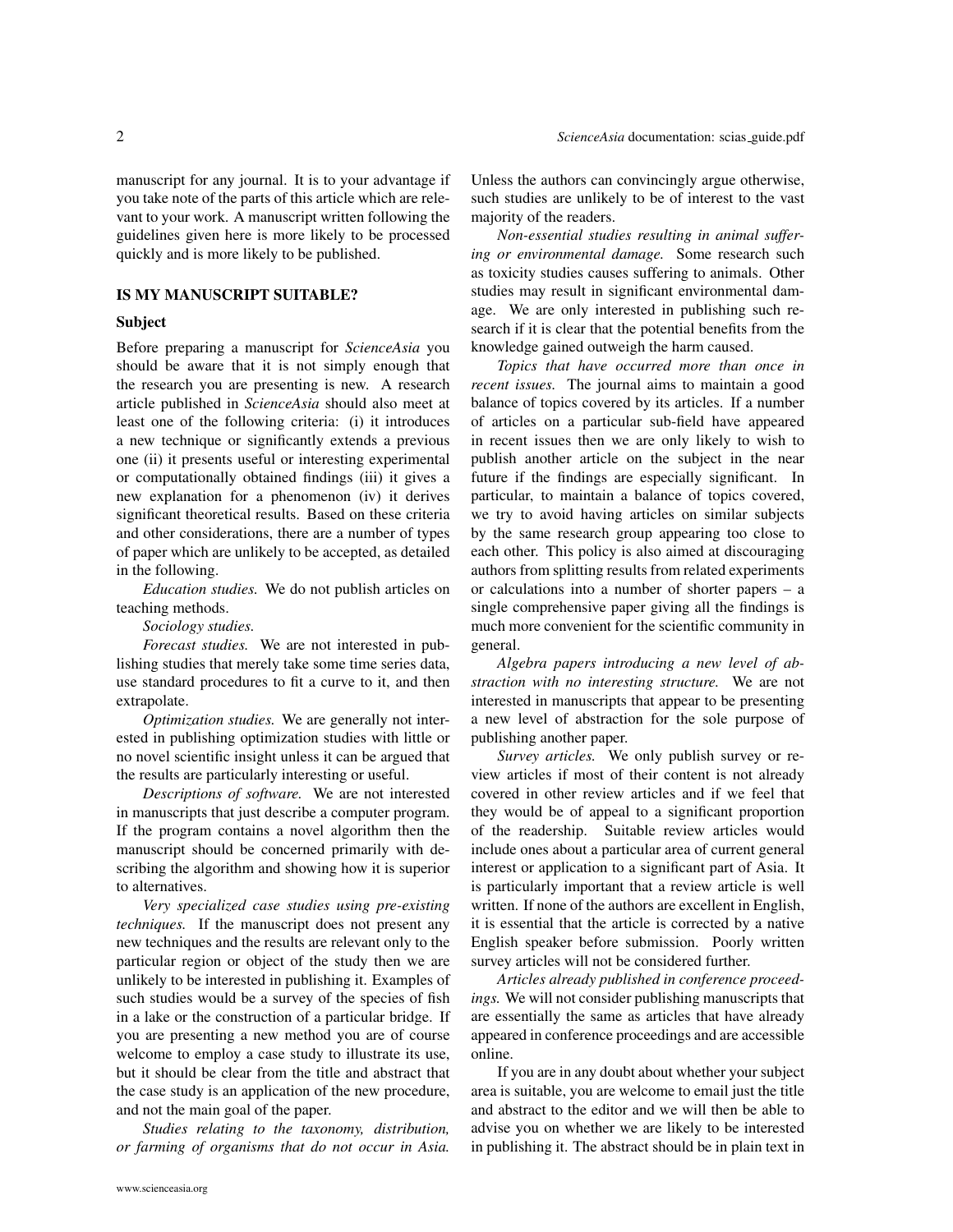the body of the email, and not sent as an attachment.

# Standard of writing and presentation

<span id="page-2-0"></span>A manuscript will only be considered further if

- (i) it does not contain many obvious careless errors;
- (ii) it is written using the standard scientific style;
- (iii) figures and tables (if any) are used appropriately and are well presented.

#### Length

<span id="page-2-1"></span>We aim to publish articles that are no longer than 10 journal pages. For LATEX users this is easily checked by omitting the onecolumn option of the documentclass command. For MSWord users, the manuscript will certainly be too long if any of the following conditions are not met:

- if 12 pt, less than 540 lines;
- if 10 pt, less than 430 lines;
- less than 7000 words.

If there are many figure and/or tables, the above limits will be lower.

#### MANUSCRIPT FRONT MATTER

#### <span id="page-2-2"></span>Title

<span id="page-2-3"></span>The title should be concise but not too vague. In other words, the title should give a clear idea of what the paper is about and give enough detail to make it clear how the subject differs from similar studies, but should not contain redundant words or phrases. The title should not contain abbreviations unless they are familiar to the whole scientific community (e.g., NMR is a permissible abbreviation). Unless it is really necessary, try to avoid using equations and symbols in the title. If mentioning scientific (Latin) names, do not include the name of or abbreviation for the person who first classified the species. Also omit the family – these details can be given in the introduction; we prefer to keep the titles as succinct as possible.

Only the first word (and the first word after a colon) needs to be capitalized. The remaining words should only be capitalized if they are proper nouns.

#### Authors and their affiliations

<span id="page-2-4"></span>Only people who have made a significant contribution to the work should be listed as authors. Other people can be thanked in the acknowledgements. Likewise, no one who has made a significant contribution to the work (including doing the experiment) should be omitted from the list. It is the corresponding author's responsibility to ensure that this is the case, and that all authors are aware that the manuscript is being submitted. After submission, no author can be dropped from the list of authors. When making a major revision to a manuscript after receiving the report from the referees, it might be necessary to enlist the help of another researcher. It would then be possible to add an author if a letter is sent to the editor explaining what additional contribution was made by them.

The preferred given name and initial(s), if any, as well as the surname for each author should be included. The surname should follow the given name and initials. E.g., write Cho-Liang Lin and not C.-L. Lin or Lin Cho-Liang.

If a given name has a hyphen and the second part is capitalized then initials from both parts will appear in the annual index of authors. E.g., Cho-Liang Lin will appear as Lin C-L whereas Cho-liang Lin will appear as Lin C.

If a surname is made up of more than one word (e.g., El Taibany), then we need to know so that the author's entry is given correctly in the annual index of authors. In such cases you may indicate the surname by writing it in capitals. E.g., Mohamed A. EL TAIBANY.

There should be no more than two genuine affiliations per author. By genuine affiliation we mean the postal address of a workplace of the author. If you feel that it is important to list other organizations, they can be mentioned in the acknowledgements.

We do not permit footnotes giving extra details such as current address or what proportion of the work was done by each author.

There can be only one corresponding author; this is usually the author who submits the manuscript online and who corresponds with the editor. One or two (long-term) e-mail addresses should be given.

## Abstract

<span id="page-2-5"></span>The abstract should be a single paragraph of not more than 250 words concisely summarizing the paper. It should include a brief description of the motivation, methods, main results, and conclusions, and emphasize what is novel in the work. A common error is to use the first half or so of the abstract to introduce the subject. Only a sentence or two of introduction should be given, outlining the importance of the problem or why it is of interest.

Avoid using phrases like 'The aim of the study was to ...' or 'X and Y were compared'. Instead give the give the accomplished goal and the results of the comparison.

The abstract should be self-contained. Thus if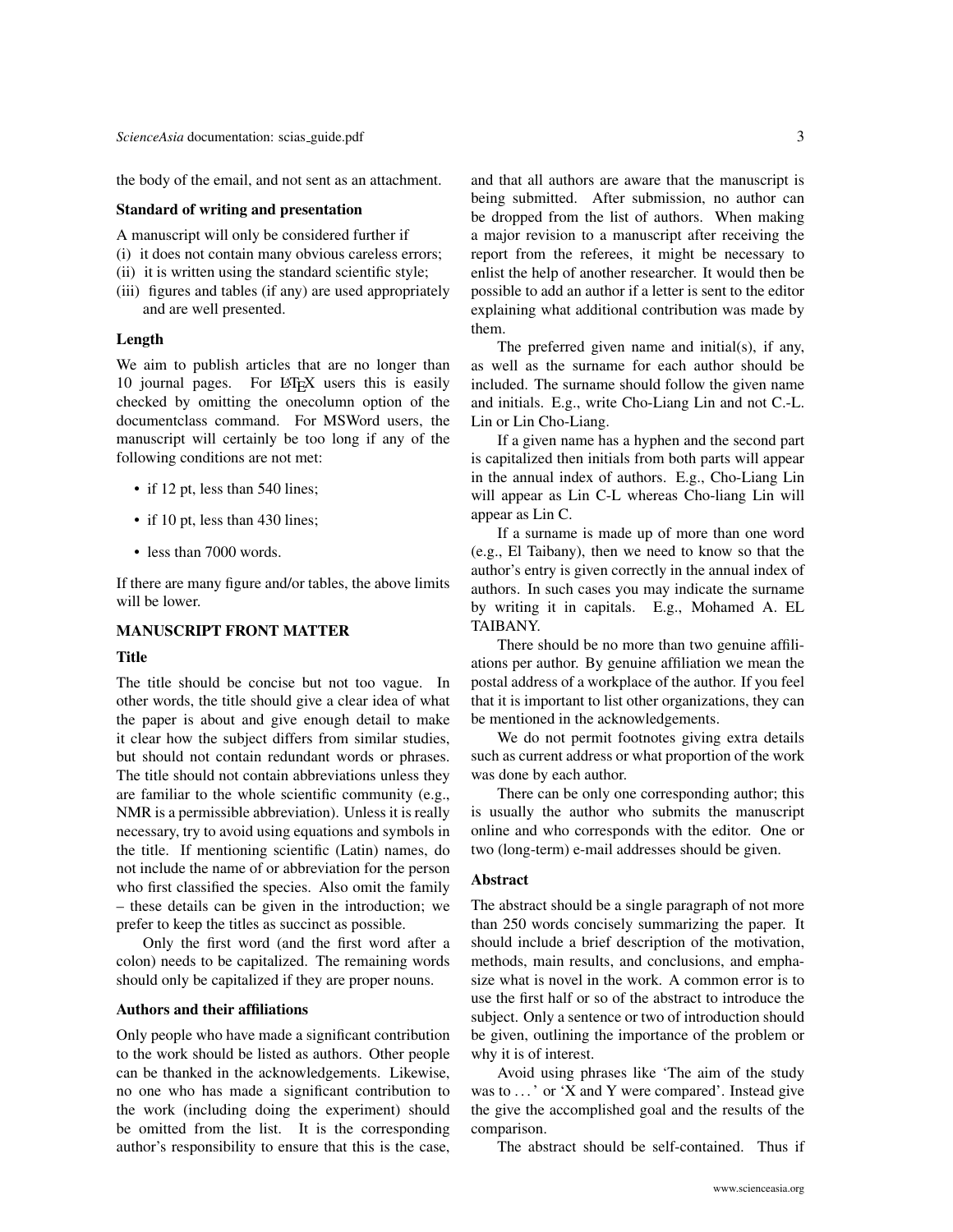you define an abbreviation in the abstract (which you should only do if you will use it more than once again in the abstract), the abbreviation will need to be defined again in the main text. Similarly, any nonstandard function or notation used in the abstract must be defined in the abstract *and* when it is first used in the main text. If it is essential to give a citation in the abstract, the details of the reference must be given in the text as follows: [author surname(s), *journal abbreviation*, volume, page]. Note that giving references in the abstract is not something we encourage, and it is usually easy to avoid doing so. The abstract should not refer directly to numbered equations, figures, or tables in the main article.

If it is necessary to include mathematical expressions in the abstract you may. However, equations should not be 'displayed' – i.e. they should be within the text and not given a separate line.

It is worth spending a lot of time perfecting the abstract. A manuscript whose title indicates it is of marginal interest and whose abstract is poorly written is likely to be rejected by the editorial. Potential referees decide whether or not to review the manuscript after being sent only the title, abstract, and keywords. A referee is more likely to agree to consider the manuscript, or at least suggest another more qualified person, if the abstract is well written and they can obtain a clear basic idea of the whole manuscript from it. A manuscript with such an abstract is therefore likely to be processed more quickly.

#### Keywords

<span id="page-3-0"></span>These are 3–5 terms (separated by commas and not capitalized) that are not already present in the title. The keywords are chosen to give the reader a little more information about the most important concepts in the article (after they have already seen the title but perhaps not yet read the abstract). Note that these keywords are not the same as the keywords that will appear in the annual keyword index. The keywords for the annual index are selected later by the editors, although you are welcome to make suggestions for this based on the type of entries in last year's index.

# MANUSCRIPT SECTIONS

#### <span id="page-3-1"></span>Introductory sections

<span id="page-3-2"></span>The introduction should start with a brief background to the subject. As *ScienceAsia* is not specialized, our wide readership would appreciate it if you could make the first paragraph of the introduction comprehensible to any scientifically literate person.

The remainder of the introduction should then

outline the current state of the field followed by the aim of the present study, the reason for carrying it out, and its relationship to reported work in the area. Avoid excessive detail when you describe the field as a whole. More detail can be given as you 'home in' on the topic of the manuscript so that it becomes apparent how your work will advance the field.

In the case of a mathematical or any other purely theoretical paper, you may wish to have an additional introductory section (called, for example, 'preliminaries') in which the formulism and any important results you will be using later can be given. Such a section would be in place of the methods section present in manuscripts giving results of experimental or computational work.

#### Method sections

<span id="page-3-3"></span>The methods sections give brief but sufficient information for others to be able to reproduce the results. Details of procedures should be presented only if they are not given elsewhere in the literature. If the procedures are modifications of existing ones, give only the modifications.

In the case of mathematics or other theoretical papers, the authors can follow the usual convention of combining the methods and results into one or more sections with suitably informative headings.

#### Results and discussion sections

<span id="page-3-4"></span>The results can be presented inside the text, in figures, or in tables. Avoid redundant presentation in the text of the data already shown in tables or figures, or the use of both figures and tables to show the same data. Always aim to present the results in the most compact way possible. If a set of results involves just a few numbers, the results should be presented in the body of the text and not as a figure or table.

Sub-headings may be used to help keep results of the same type together.

If you have a separate discussion section, avoid repeating the results in a lot of detail before discussing them. If you think this is unavoidable, then combine the results and discussion into a single section called RESULTS AND DISCUSSION. Many authors do this anyway and it tends to make a paper with many different types of results easier to follow.

The discussion should be concise and give the interpretation and significance of the results and how they relate to other published work. Avoid giving a long list of comparisons with other studies if you are unable to discuss why your results differ from the others. It is not necessary for the discussion to be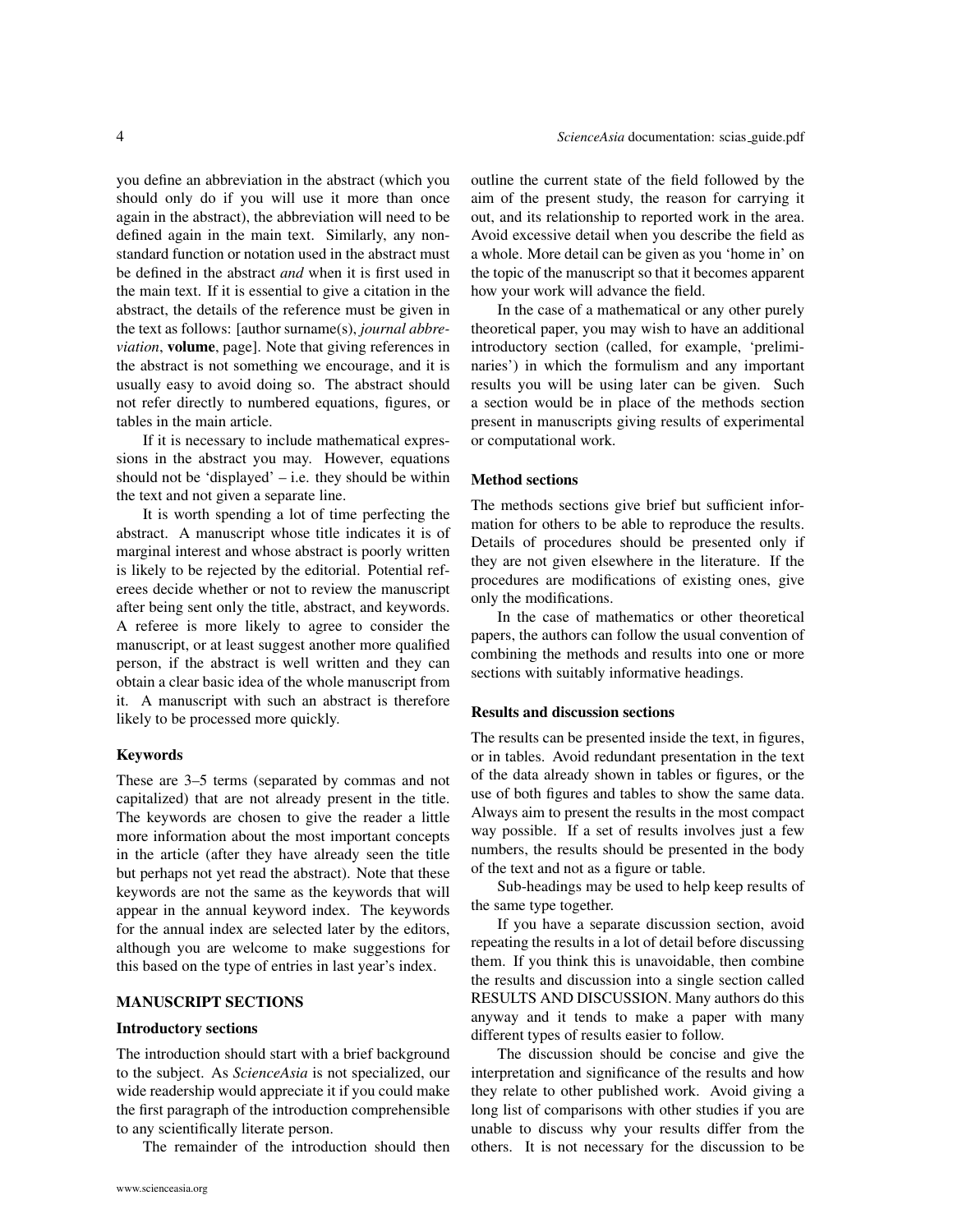very long. Authors should not be tempted to bolster insubstantial results by a lengthy discussion.

# **Conclusions**

<span id="page-4-0"></span>It is not necessary to have a concluding section. If the content of the conclusions section is identical to that of the abstract then you may as well omit it. If you do decide to include a concluding section, at least part of it should be saying something different from the rest of the manuscript; for example, it might mention possible implementations of the results or suggestions for further study.

# Acknowledgements

<span id="page-4-1"></span>This section is for briefly acknowledging contributions of individuals that influenced the content of the manuscript, organizations that helped to make the work possible, and sources of financial support. Grant numbers may be specified. When giving names of people, omit their titles (e.g. Mr, Dr, Prof), qualifications (e.g. PhD), and affiliations.

#### References

<span id="page-4-2"></span>When submitting the manuscript it is important that the references include the title and that the details are accurate. This is because we often choose referees from authors of papers in a similar field referred to in the manuscript. Also, a referee will not be impressed if their paper is cited incorrectly. Note that some names of authors contain accents or other 'nonstandard' characters, e.g., Sáez, Ramírez, Lemaître, Nørgaard, Çopuroğlu, Castañeda. These modifications to characters should not be ignored.

You should not group a set of related citations into a single entry in the list of references. In other words, each reference number should be associated with only one document.

The reference section of this document has examples giving the formats for published journal articles  $1-4$  $1-4$ , journal articles in press<sup>[5](#page-11-3)</sup>, books<sup>[6](#page-11-4)</sup>, chapters in books<sup>[7](#page-11-5)</sup>, proceedings<sup>[8](#page-11-6)</sup>, theses<sup>[9,](#page-11-7)[10](#page-11-8)</sup>, and technical reports  $^{11}$  $^{11}$  $^{11}$ .

On submission we do not insist that references conform exactly to the above style. However, once it has become apparent that your manuscript is likely to be accepted you should make sure that the following details in particular are adhered to. Only use et al if there are more than 8 authors. The author/editor initials follow the surname. The year is in brackets after the author(s). Titles of books and proceedings should be in italics and capitalized. All other titles should not be in italics (except words which are always italicized such as scientific names) and should not be capitalized

(except for words that are always capitalized). The names of journals should be in italics. In the case of obscure journals give the full name of the journal. In other cases you may give a standard abbreviation for the journal instead. In all cases the journal name will be converted to the required abbreviation by our manuscript processing software. The volume number of journal articles should be in bold font. First and last page numbers must be given for journal articles, articles in proceedings, and chapters in books. For journals which have article numbers instead of page numbers, give only the article number and not the number of pages (e.g., Ref. [3\)](#page-11-10). Except for journal articles, a page range and an individual page should be preceded by pp and p, respectively. You do not need to abbreviate the last page number as this is done by our software.

You are very welcome to also give us the DOI of the references, but this is not obligatory except in the case of articles in press. We normally attempt to find the DOI manually – a time-consuming process. Note that at present we are only interested in the DOI and not in any other types of links to publications.

Aside from the DOI (and in some cases the issue number), you should not give any extraneous information such as the publisher of journals or proceedings or the total number of pages in books. In the case of webpages (which you should only cite if there is really no alternative) you do not need to give the date accessed. It is preferable to mention webpages in the text directly rather than include them in the references.

Although the references will be listed in the order of citation in the published article, it is not necessary for you to order the references yourself – our software will take care of that. However, it would be helpful if you check that only references cited in the text appear in the list and that no reference appears more than once.

#### Sections that are not permitted

- <span id="page-4-3"></span>list of nomenclature/abbreviations Do not include a section entitled list of nomenclature or abbreviations. Instead, define all symbols and abbreviations in the text the first time they are used.
- appendices The journal does not allow for appendices.
- supplementary material At present we do not have the facilities to have supplementary online sections.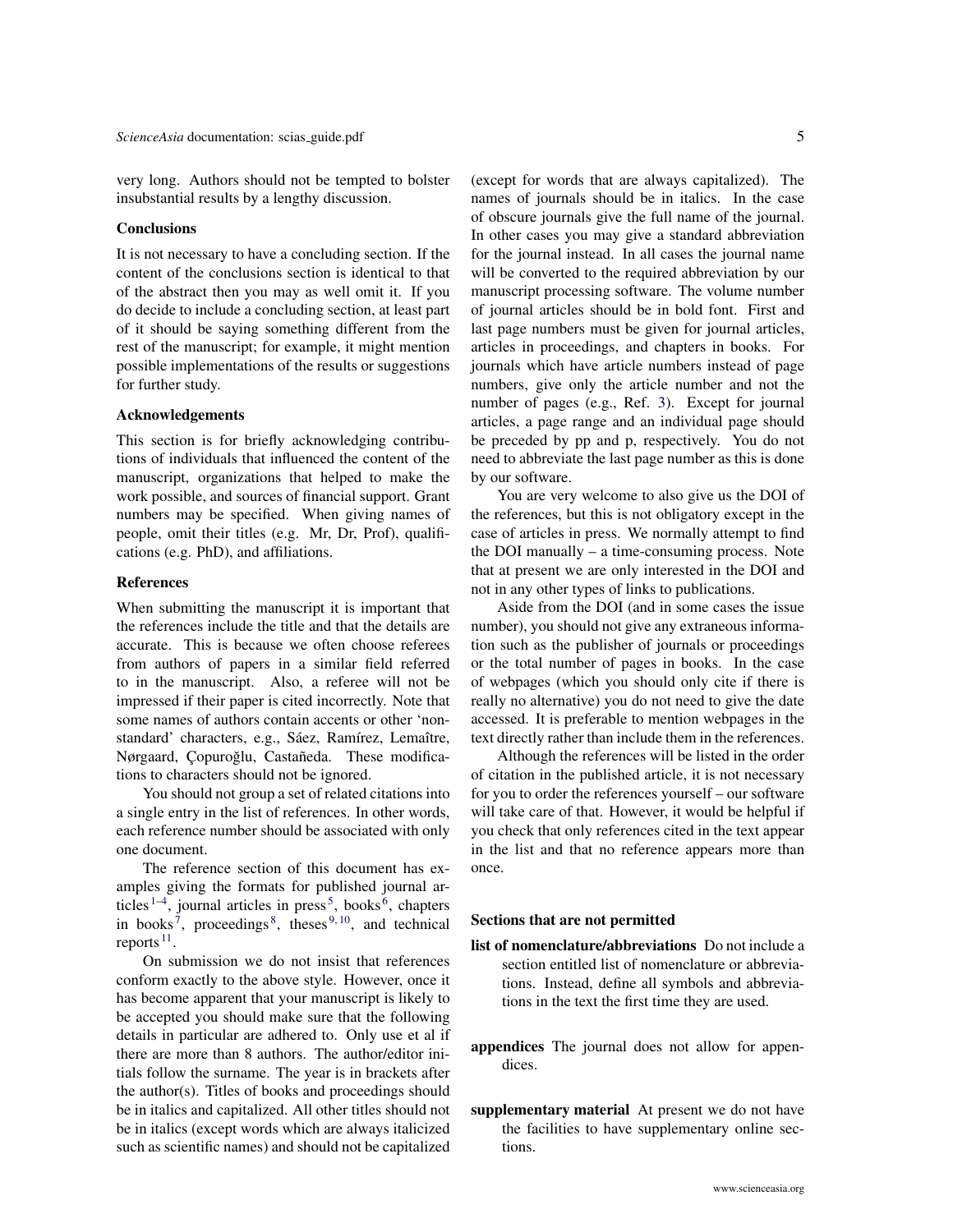# MANUSCRIPT CONTENT

# <span id="page-5-0"></span>**Citations**

<span id="page-5-1"></span>Throughout the manuscript, references should be given for any non-trivial techniques or results that are not being presented by the authors as new. Citations are made by using superscripted numbers like this $<sup>1</sup>$  $<sup>1</sup>$  $<sup>1</sup>$ ,</sup> or when mentioning a reference as part of a sentence you should use, for example, Ref. [1.](#page-11-1)

In the text, avoid referring to the authors of references unless necessary. If authors are referred to explicitly, the superscript cite number must still be present. Also, when mentioning authors of cited work, give only the surnames – do not include initials for the first names and do not include the year.

Include only the most important references. If there is a choice, the best references tend to be in the following order: journal article, book, conference proceedings, others. Try to avoid giving references that are not published and/or difficult to obtain such as theses and technical reports, or those that are not in English.

We wish to strongly discourage authors from citing articles on webpages. Such articles are not published and are subject to change, censorship, and deletion. You should certainly not cite Wikipedia pages.

When giving multiple citations following a single idea, there should not be more than 3 (or possibly 4) citations.

#### Materials, equipment, and software

<span id="page-5-2"></span>To specify the supplier of materials or equipment put the company name in brackets after the item. There is no need to give the country in which the company is based unless the company is not well-known by people in your field. E.g., write (Fluka) not (Fluka, Switzerland).

There is no need to use trademark (TM) or registered trademark (R) symbols as there is no legal requirement to do so (and they will be removed by our manuscript processing software anyway).

In the case of centrifugation give the  $q$ -value rather than the rpm. E.g., the sample was centrifuged at 4000g for 10 min.

#### Abbreviations

<span id="page-5-3"></span>Abbreviations should only be defined once and only used if the abbreviation appears later on in the text. Avoid non-standard abbreviations unless they are used at least 3 times in the text. Do not use abbreviations for two short words. E.g., don't abbreviate black hole.

When defining an abbreviation you should not capitalize the words in the definition (unless they are proper nouns). E.g., write discrete Fourier transform (DFT) rather than Discrete Fourier Transform (DFT).

As is usual practice in the biological sciences, the genus should be abbreviated by its the first letter after the first time the scientific name appears in full, provided there is no mention of another genus beginning with the same letter. In the case of the first figure caption in which a scientific name appears, you may wish to write the name in full as readers sometimes like to peruse the figures first before reading the whole article.

# Numbers, significant figures, and errors

<span id="page-5-4"></span>Do not use commas to separate groups of three digits; e.g., write 3500 rather than 3,500. The journal uses thin spaces instead of commas for numbers with more than 4 digits to the left of the decimal point. There is no need for you to add these thin spaces – our manuscript processing software will add them automatically.

In the case of ordinal numbers, there is no need to raise the 'st', 'nd', 'rd', or 'th'. E.g., write 4th rather than 4<sup>th</sup>.

Always use an appropriate number of significant figures. If you write a number without giving any other indication of the uncertainty then it is assumed that all the digits are significant  $-$  i.e., correct. E.g., if you write 28.0 without a standard deviation then this implies that you are sure that the value lies between 27.95 and 28.05, in other words, the value is not 27.9 or 28.1. An exception to this are the zeros immediately to the left of the decimal point which are generally considered to be not significant. Thus writing 600 m implies 1 significant figure accuracy. (In this case, if you wish to indicate that this quantity is being given to 3 significant figures you should write  $6.00 10^2$  m or 0.600 km.)

Even if you are sure of the accuracy of a particular result, it may be misleading or not be of interest to give more than 1 or 2 significant figures. For example, suppose 51 patients out of 87 prove positive for a test. It would be true to say that 58.6% (or even 58.621%) of the patients tested were positive. However, with such a small sample, one could only reasonably conclude that 0.6 of the population from which the sample was drawn would be positive. Thus writing 59% would be more appropriate in this case.

The appropriate numbers of significant figures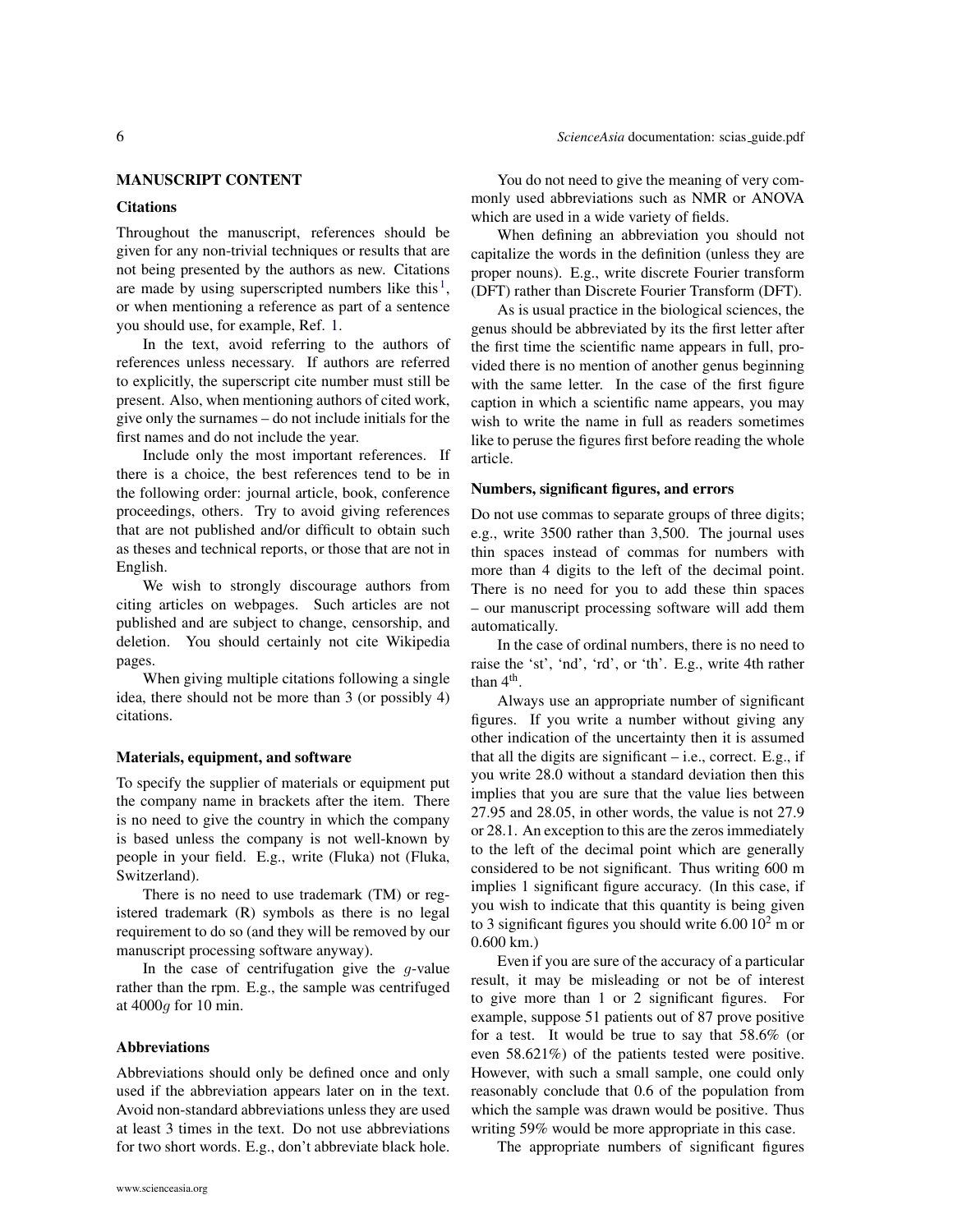*[ScienceAsia](http://www.scienceasia.org/)* documentation: scias\_[guide.pdf](http://www.scienceasia.org/scias_guide.pdf) 7

should also be used when giving the mean and standard deviation. If the standard deviation is large it only makes sense to give the mean and standard deviation to 1 or 2 significant figures. E.g., if you find the result  $4.83 \pm 1.24$  then write  $4.8 \pm 1.2$ .

# Units

<span id="page-6-0"></span>SI units should be used throughout unless it is common practice in the field to use other units. Abbreviations for units are in roman (upright) font. Take care to use the correct case for the unit. E.g., write 20 km and not 20 *Km*.

The journal uses l rather than L as the symbol for litres. Ensure that units given in figures follow this convention.

If the unit contains only one reciprocal of a fundamental unit (following a non-reciprocal fundamental unit), we would prefer you to use '/' rather than raising to the power  $-1$ . E.g., write mg/l rather than mg  $l^{-1}$ . However, if the unit contains only reciprocals, you should use the superscript format. E.g., write 50 min<sup>-1</sup> rather than 50 /min. You should never use more than one '/' in the units. E.g., write 4.2 kJ kg<sup>-1</sup> K<sup>-1</sup> rather than 4.2 kJ/kg/K.

Do not separate fundamental units by dots or dashes. Instead use a thin space. E.g., write  $10 \Omega$  m and not 10  $\Omega$ ·m or 10  $\Omega$ ·m.

When giving the dimensions of surfaces or volumes the unit should be present for each direction. E.g., write 1 cm  $\times$  1 cm rather than  $1 \times 1$  cm.

Note that ppt denotes parts per trillion. Parts per thousand should should be denoted by ‰. Alternatively, the quantity can be re-expressed as a percentage.

# p-values

<span id="page-6-1"></span>Once you have said that differences were considered significant when  $p < 0.05$ , do not put ( $p < 0.05$ ) after every statistically significant result or  $(p > 0.05)$ after every statistically insignificant result. You may, however, state the  $p$ -value if you know it.  $p$ -values should not be given to more than 2 significant figures.

# Symbols and mathematical expressions

<span id="page-6-2"></span>Symbols composed of a single letter should be in italic font with the exception of vectors which should be in bold roman (upright) font. Symbols composed of more than one letter (e.g., Re for Reynolds number) should not be italic. If the symbol has a subscript, the subscript should be in roman font if it stands for a word and in italics if the subscript is a variable. E.g., write  $k_c$  for critical wavenumber but  $k_x$  for the component of the wavenumber in the  $x$ -direction.

Try to avoid using words to represent quantities in equations. Define a single-letter symbol instead.

Do not use the times symbol  $\times$  or a central dot  $\cdot$ between variables to denote multiplication. E.g., write  $F = ma$  and not  $F = m \times a$  or  $F = m \cdot a$ .

Bear in mind that if you are using an italic small letter 'v' as a symbol and the symbol appears in a figure, a v can look like the Greek letter  $\nu$  in some fonts. In such a case you should choose the fonts you use in your figures carefully (e.g., Helvetica is OK, but Times is not) or instead use a different symbol (such as  $V$ ) throughout the manuscript.

Symbols for functions with more than one letter should be in roman font. E.g., write  $\csc x$  rather than cosec x.

There is no need to give the definitions of standard functions such as the gamma function  $\Gamma(x)$  or error function  $erf(x)$ .

Expressions involving fractions in the body of the text should use a solidus ('/' symbol) rather than a horizontal line to denote division except if the numerator and denominator are both small integers in which case the horizontal line is preferable. E.g., write  $a/2b$  rather than  $\frac{a}{2b}$ , but e.g., writing spin- $\frac{3}{2}$  is permissible.

# Equations

<span id="page-6-3"></span>Equations can appear in the body of the text or be 'displayed' i.e., appear by themselves on a separate line. Unlike figures and tables, displayed equations are read as part of the text and thus follow the usual rules of punctuation; if the equation ends a sentence it should be followed by a full stop. If the equation does not end the sentence, make sure that there is no new paragraph after the equation. The following sentence is an example of the standard way of introducing an equation. The energy  $E$  is given by

$$
E = \frac{mc^2}{\sqrt{1 - v^2/c^2}}
$$

where  $m$  and  $v$  are, respectively, the rest mass and speed of the object, and  $c$  is the speed of light. Do not give an explanation of the symbols by using a separate line for each symbol.

A displayed equation should only have an equation number if either you refer to the equation later in the manuscript or the equation is a key result which others may wish to refer to when mentioning your article. An equation should never be referred to before it is displayed.

If the equation does not need a number, is short, and does not contain a fraction then to save space the equation should not be displayed.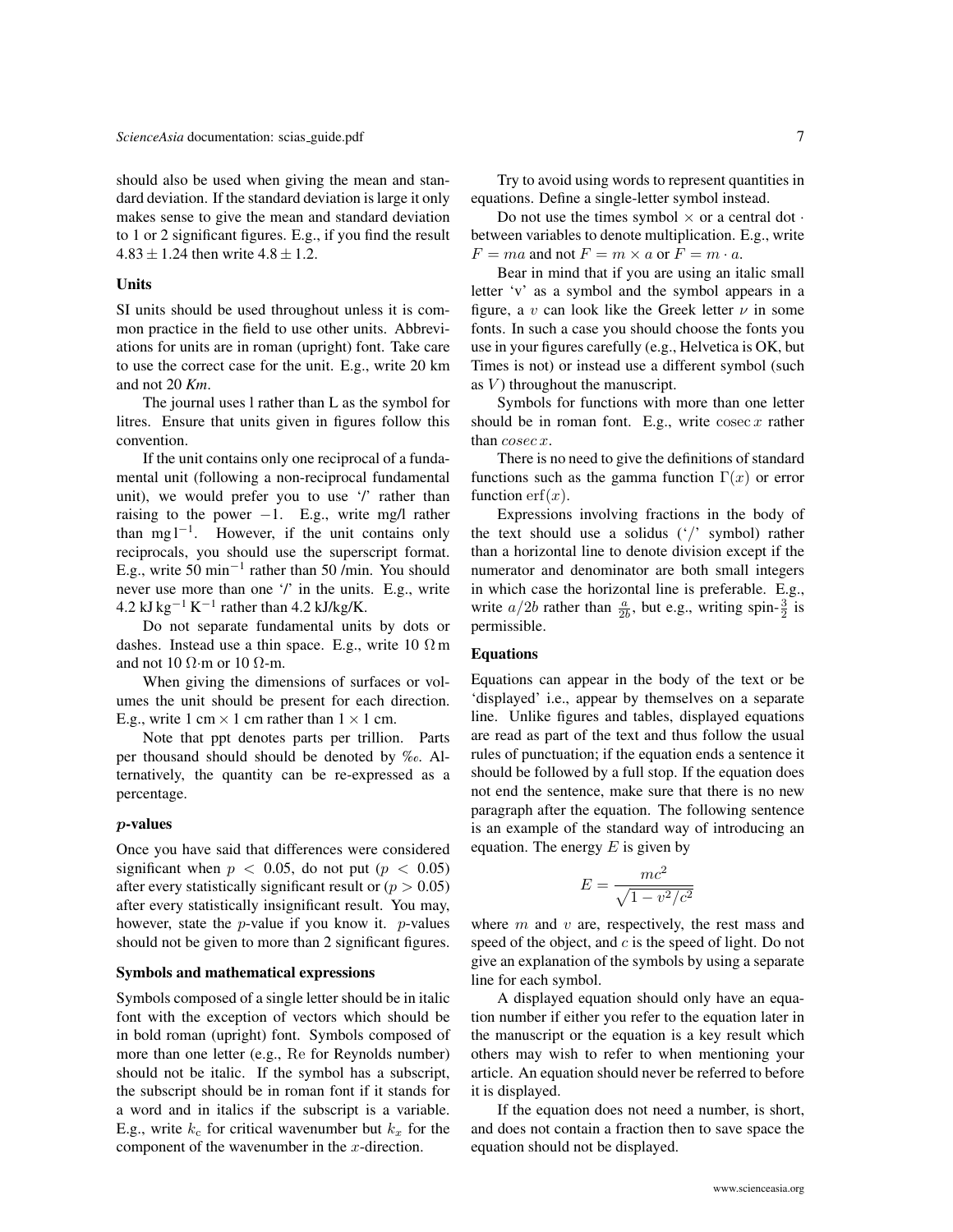# Tables

<span id="page-7-0"></span>Before creating a table, first decide whether this is the most efficient way to present the data. In almost all cases, you should not use a table if the table would have only one row of results – it is much more efficient to give the information in the manuscript text instead.

Tables must be in a text, not graphics, format and should be placed in the appropriate place in the body of the manuscript. There is no need to send the tables separately or have a list of table captions.

The caption (which appears above the tabulated data) should contain only the title of the table. Define symbols and abbreviations (if not already given in the text) immediately below the last row of the tabulated data. Make additional comments on the data with the aid of footnotes labelled a, b, c, etc. The table caption should only appear once in the manuscript – do not make a separate list of table captions.

Tables do not need any vertical lines to separate columns and horizontal lines should be used sparingly.

Do not change the font type (to bold or italics) for table headings. If really necessary, bold or italic font may be used for some entries in the table to give extra information (which should be explained in the table footnotes).

A column should never contain just one symbol or value. This information should instead be presented somewhere in the text. Similarly, a column containing all the same value or symbol with only one or two exceptions should also be replaced by a statement in the text.

If you are considering including tables or figures that do not show results you are presenting in the manuscript, think carefully whether it is really necessary to include them. They are probably not necessary if the contents of the tables or figures are not referred to in the discussion.

Wherever possible, combine tables showing similar types of data into a single table. You might need to temporarily decrease the font size to do this.

In the case of wide tables, never split a row onto a new line. Instead use a smaller font size for the table.

#### Figures

<span id="page-7-1"></span>As with tables, before preparing a figure, first think whether it is necessary. In the case of a figure showing results, if the figure is showing 3 or 4 results which are not a function of an independent variable, e.g., the amounts of a chemical in 4 different substances, then this information could be more efficiently given in the text.

Figures *not* to include:

- maps simply giving the location of a study site give the latitude and longitude instead
- screen dumps of graphical user interfaces we are never interested in seeing what a program looks like when running
- flowcharts of experimental procedures

As we often ask authors to improve figures, it is essential that you keep the data used to generate the figure.

The format in which figures which are not photos are submitted for the final version of the article is crucial. Figures containing mostly text, lines, and numbers (such as graphs, diagrams of apparatus, and maps) must be EPS (encapsulated PostScript) or PDF files. The only way to obtain usable EPS or PDF files is from the program generating the figure. We cannot use EPS files that have been obtained by conversion from another format. In particular, we can never use EPS or PDF files obtained from Photoshop. *Photoshop should only be used for photos.*

To produce graphics files in EPS or PDF format you will need to use a graph or diagram drawing program that is capable of giving vector PDF or (nonbinary format) EPS files as the output (e.g., IGOR Pro, Origin, Matlab, Mathematica, Maple, gnuplot, Corel Draw, SigmaPlot, Adobe Illustrator, Inkscape, Xfig, Treeview). Note that SigmaPlot cannot produce vector PDF files; you should instead export as EPS by selecting 'Graph' followed by 'Export' and 'EPS (no preview, \*.eps)', and in 'Text Options' select 'Convert to PostScript fonts'. Alternatively, if you are using other Windows programs (such as MS Excel), you can print the graph or diagram with the option 'print to file' using a PostScript or PDF printer driver.

Keep the amount of text in figures to a minimum. The title(s) of illustrations should be placed in the caption (which is below the illustration) and not within the illustration itself.

In the case of subfigures, the subfigure labels (a), (b), (c), etc. should preferably be placed in the top left of each subfigure in such a way that it does not increase the overall size of the subfigure. Thus in the case of photos these labels should be placed within the photo and for graphs the labels should ideally appear within the rectangle defined by the axes. Once the manuscript has passed the refereeing stage, you should omit the subfigure labels from the photo files you send us since we have software for adding the labels of the correct font automatically provided the files are named fig1a.jpg, etc. For PDF files we need you to add the subfigure labels (preferably in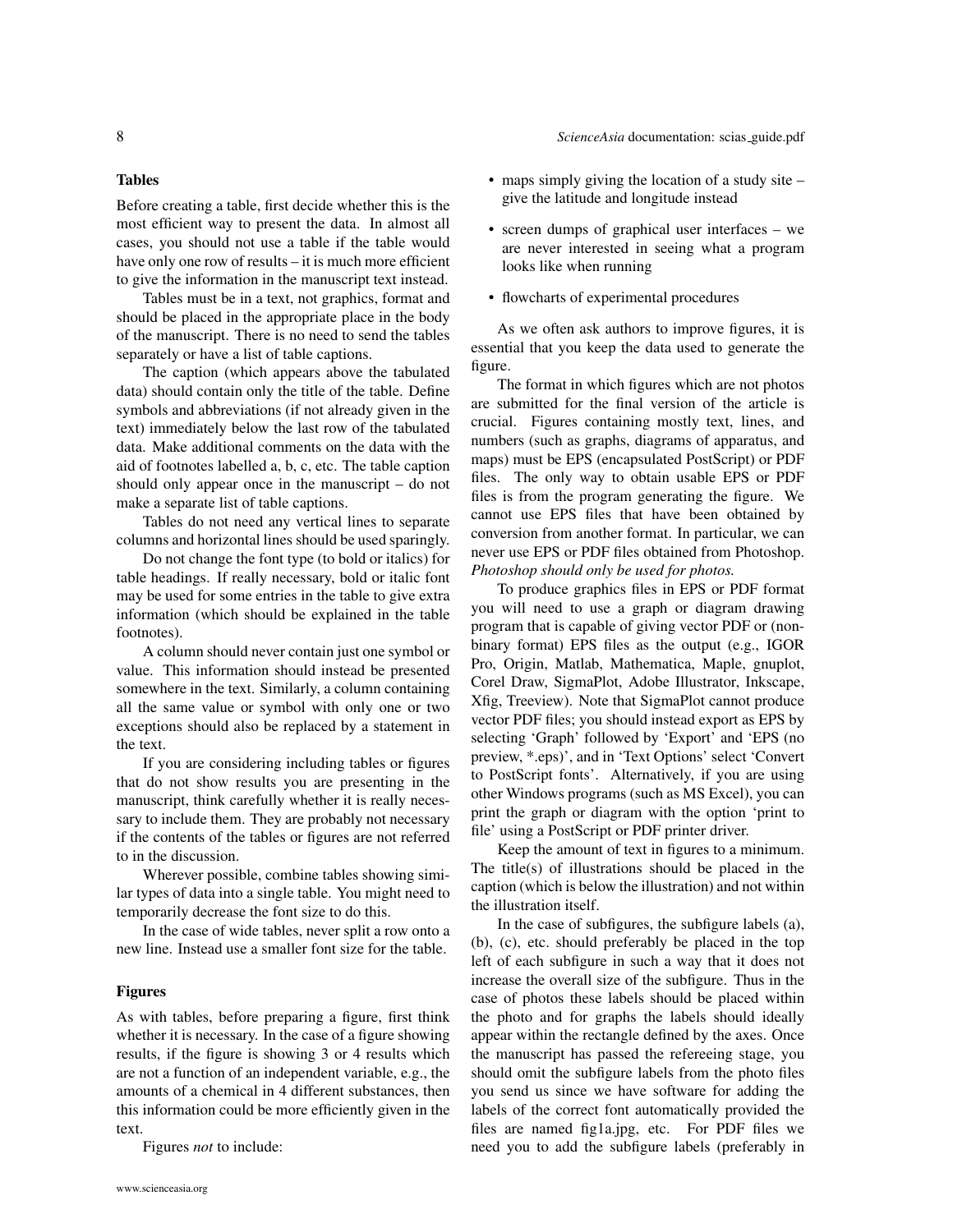Helvetica font) of an appropriate size yourself in all cases.

Text (legends and axis labels and numbers) should preferably be in the Helvetica (or the LATEX Computer Modern) font. The font size should be such that the text is of a similar size to the text in the caption when the figure is reduced to the width of a single column. The default font size of most plotting programs is usually too small. In the case of Matlab you can change the font size by entering the following:

set(0,'defaultaxesfontsize',20);

set(0,'defaulttextfontsize',20);

With the exception of logarithmic scales, the numbering on an axis should be to a fixed number of decimal places, e.g., if the values plotted range between 0.17 and 2.32 the tick marks on the axis should be 0.0, 0.5, 1.0, 1.5, 2.0, 2.5 (and not 0, 0.5, 1, 1.5, 2, 2.5). Some graph drawing programs do not do this by default. E.g., after creating a plot in Matlab you need to enter the following to get 1 decimal place for the  $X$ -axis:

xt=get(gca,'XTick');

set(gca,'XTickLabel',sprintf('%.1f|',xt));

The axis labels should be in the following format: symbol followed by the unit in brackets. E.g.,  $d_1$  (km). Remember to use the correct font for symbols. For example, to label the  $X$ -axis in this way in Matlab use  $xlabel('{\it i t d)}_1$  (km)')

If no symbol has been defined then use the (uncapitalized) name of the quantity. E.g., wavenumber  $(cm<sup>-1</sup>)$ .

The  $Y$ -axis label should only be written vertically if there is not enough room for it to be written horizontally. In Matlab, which writes the  $Y$ -axis vertically by default, you can obtain  $\lambda$  (nm) written horizontally by using

ylabel('\lambda (nm) ','Rotation',0) Note that the spaces after (nm) may be needed to prevent the text colliding with the axis numbers.

In the case of contour plots or maps the axes should be isotropic. This is so that, for exmaple, circular features appear as circles rather than ellipses. In Matlab this is achieved using:

axis equal

For plots which are not isotropic, try to use an appropriate aspect ratio to avoid wasting space – this is particularly important if you have many plots. For example, in Matlab use

#### set(gca,'PlotBoxAspectRatio', [1 0.5 1])

to make the length of the horizontal axis twice that of the vertical axis.

Avoid using colour in plots and diagrams unless you are willing to meet the cost of printing the colour plates (15000 THB). Just use greyscales or different line styles instead, if necessary. We have found that the appearance of colours when printed in black and white depends a lot on the printer – a coloured line which appears distinct in one printout can be virtually invisible in a printout from a different make of printer. Some programs (e.g., Matlab) automatically plot lines in different colours. To disable this in Matlab use colormap([0 0 0])

If the figure is not a photo, use a white background, even if you are paying for the colour printing. This will make the subject of the figure easier to see if the reader wishes to print the article using a black and white printer.

Once the manuscript is accepted, any photos should be sent to us as high-resolution JPEG or TIFF files. Photos should not contain the name of the photographer or image source. If the photographer is not one of the authors, or the image is from another publication, this information can be given in the figure caption. A scale should appear on photomicrographs.

The figures should not contain the name of the figure (the figure number) or the caption. We should be able to identify the figure from the name of the file.

#### Figure captions

<span id="page-8-0"></span>Avoid putting obvious statements in captions. For example, it is not necessary to write a 'semi-log plot' – this will be obvious from the axes.

Do not put material (such as experimental details) in the caption which has already appeared in the text.

Avoid putting plot symbols in the caption.

Do not include a separate list of figure captions. The figure caption should only appear below the figure and the figure should appear in the appropriate place within the text.

# Writing style

<span id="page-8-1"></span>The manuscript should be written as concisely as possible.

*Avoid ambiguous terms.* E.g., use 'increase' instead of 'enhance' if that is what you mean by enhance.

*Avoid redundant words.* E.g., 'collected samples' should be 'samples' – there are no 'uncollected samples'. Similarly, 'treated and untreated samples' should be 'samples' (or 'all samples' if you had just been referring to only some of the samples) since 'treated and untreated' covers all cases.

*Conjuncts.* Avoid starting almost every sentence with a conjunct such as consequently, in addition, on the other hand, or however – this becomes tiring to read. A paragraph should never start with a conjunct.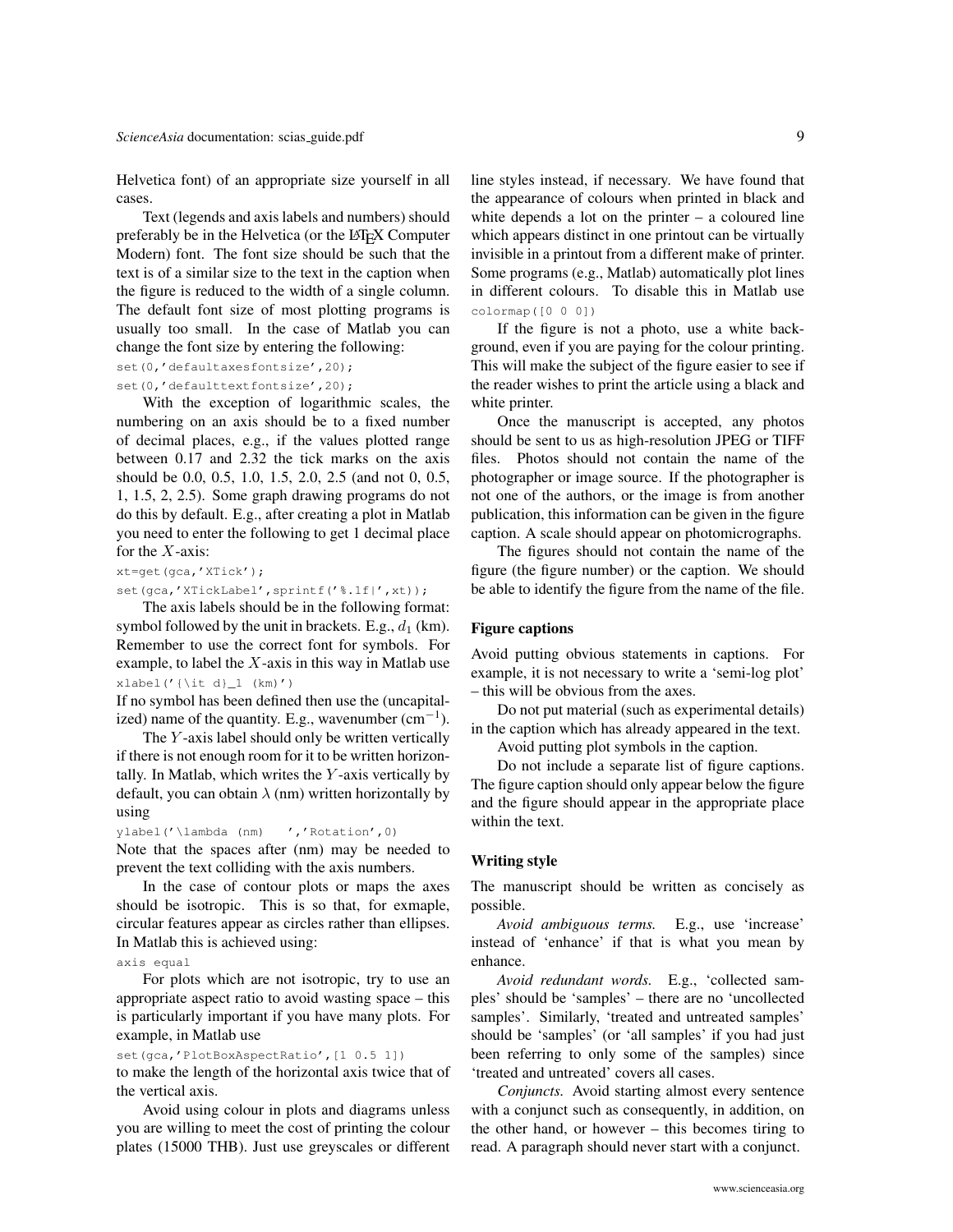*Tenses.* Once a result has been published it is regarded as established fact and so is still true and should therefore be in the present tense. This also helps distinguish such a result from the authors' results which should be in the past. An exception to this is when one writes "Ng et al found that  $\dots$ " – then that should be in the past.

#### Spelling

<span id="page-9-0"></span>The journal uses Oxford English Dictionary (OED) spelling which is also used in official documents of international bodies such as the UN and WHO and international journals employing stringent editing such as *Nature*. However, you only need to make sure that all words in the manuscript text are spelled correctly in some version of English. Our manuscript processing software will convert all correctly spelled words to OED spelling automatically. We cannot change words in figures easily so these should follow OED spelling.

Titles of references should have the same spelling and punctuation as in the original published article, although the capitalization of titles should follow the guidelines given earlier.

#### MANUSCRIPT PROCESSING

<span id="page-9-1"></span>This section details the steps involved in processing a manuscript from when it is submitted online until it appears in print.

# Online submission

<span id="page-9-2"></span>We only consider manuscripts submitted as PDF files via the online submission form at [www.scienceasia.](www.scienceasia.org/submission_manuscripts.php) org/submission [manuscripts.php.](www.scienceasia.org/submission_manuscripts.php)

*Covering letter.* The manuscript should be accompanied by a covering letter (in the form of a separate PDF file called CoverLetter.pdf) which states that the work is that of the authors and has not been published and is not being considered for publication elsewhere. The covering letter is also an opportunity for the authors to explain why the work is interesting and should be published. Such an explanation is particularly important for a manuscript which is likely to regarded as a borderline case according to the criteria given at the beginning of this guide.

*Type of article.* During submission the author has the opportunity to suggest what type of article the manuscript should be considered as (Research Article or Review Article).

*Provision of supplementary material.* For reviewing purposes, authors may provide supplementary material such as extensive experimental data, graphical or spectral data, which cannot be included in the paper due to space limitations. In addition, if the author makes substantial reference to a paper that is difficult to obtain, the author may wish to supply an electronic copy of it.

*Ethical use of animals.* A manuscript reporting studies that involved the use of animals must be accompanied by a statement from the Institutional Animal Use and Care Committee, or similar body, to show that the animals received humane care according to the guidelines specified by the institution.

#### Editorial review

<span id="page-9-3"></span>After the online submission is complete, the editorial will check whether the manuscript is potentially suitable for publication in *ScienceAsia*. If it is not suitable we will aim to inform the author within a week of submission.

The following checks are also carried out on the manuscript. If any of them are not met, the manuscript will be returned to the authors to fix the problem(s).

*Line numbers present.* All manuscripts must have line numbers running from the beginning to the end. This is so that it is easy for the referees and editorial staff to make detailed comments if necessary – writing L273 instead of p.7, 2nd paragraph, 13th line saves a lot of time. If you are using the latest version of the scias.cls file then line numbers will appear automatically. If you do not see line numbers then you are using an old version of the class file.

*Manuscript with many equations was prepared using ETEX with the scias.cls file.* All mathematics manuscripts or any other manuscripts with many complicated equations must be prepared using LATEX with the scias.cls file.

*References have titles.* The titles of all papers in the list of references must be present. This is to help us to search for potential referees.

*English is of a sufficient standard.* We will tolerate minor grammatical errors, but if the English in the manuscript is so poor that it is difficult for the reader to understand we will require that the authors arrange for the grammar to be corrected before we send the manuscript to the referees. If one of the authors is clearly a native speaker we will be less tolerant – that author should have corrected the manuscript before submission.

*Manuscript is well presented and free of careless mistakes.* We will not send manuscripts with many obvious typing errors to referees. Authors who are not willing to take the time to carefully proof-read their manuscript before submission should not consider publishing with *ScienceAsia*.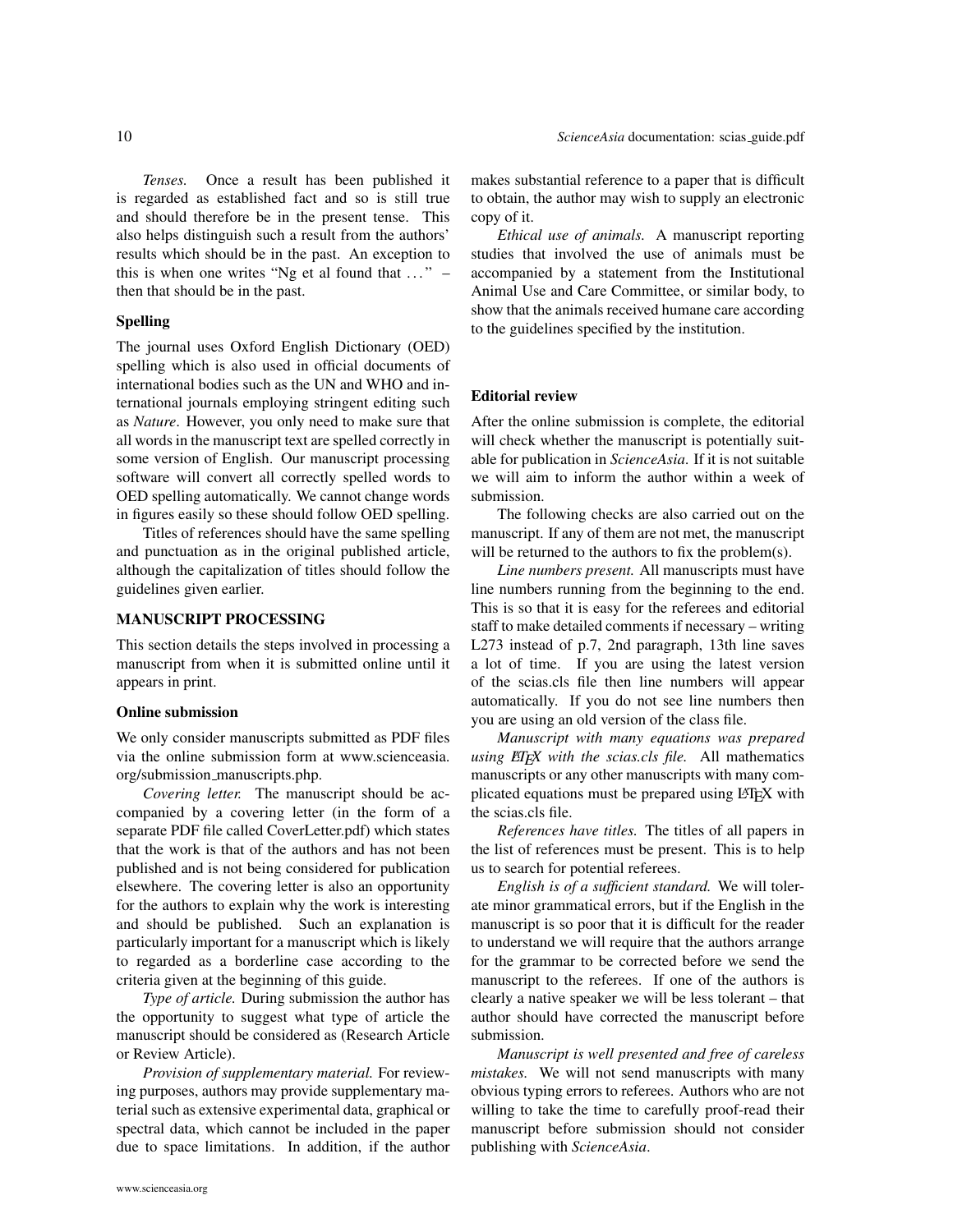#### Peer review and author revision

<span id="page-10-0"></span>Once the manuscript has passed the editorial review we will attempt to find experts in the field who are willing to act as referees. Each potential referee is sent only the title, abstract, and keywords. If they agree to review it they will be sent the entire manuscript and asked to review it within 2 weeks. If they take longer than this we send them reminders periodically.

If no experts in the field are willing to act as referees then we will be forced to reject the manuscript due to lack of interest. So far this has only happened once in the case of a very specialized mathematics manuscript.

The main purpose of the referees is to advise us on whether the work is new, significant, and correct. We will continue to seek the opinions of referees until we are convinced that either (i) one or more of the criteria have no chance of being met, in which case the manuscript will be rejected, or (ii) the manuscript meets all three criteria in which case the manuscript is likely to be accepted, although usually only after some revisions are made.

The referees usually require a number of corrections before they recommend that the manuscript is accepted. In some cases they are unable to assess whether the manuscript is worthy of publication until the authors clarify some details. Unless the suggested changes are all minor, at this stage the author should therefore not assume that the manuscript will eventually be accepted.

When returning a revised version of the manuscript the author(s) should provide a commentary on all the changes made. This should be done by first copying and pasting the comments of the referee(s) and then answering them one by one. If you decide not to follow a suggestion of the referee then you should explain why.

#### Post-referee review (PRR)

<span id="page-10-1"></span>After all the referees have indicated that they feel that the manuscript is now acceptable for publication, the editorial staff of the journal make a further check on the content of the manuscript. This is to ensure that any (normally minor) points that the referees did not address are cleared up and also that the manuscript conforms to the guidelines of the journal before the article is prepared for publication. The author is sent a 'PRR letter' by email giving details of the requested changes. The author should treat this as another referee report and respond by answering the changes point by point in the text of a reply to the email, or by sending an additional PDF file listing the changes.

Occasionally serious problems in the manuscript content are found during the PRR. If the authors are unable to fix these, the manuscript will end up being rejected.

Once we are satisfied with the changes to the manuscript and the figures are in the correct format, the author will be sent an acceptance letter and asked to complete a copyright form and pay the publication charge.

# Editing

<span id="page-10-2"></span>After the manuscript has passed the post-referee review stage, if it is not already a LATEX file it is converted into one using Writer2LaTeX. There are some things such as citations and equations that Writer2LaTeX cannot always deal with and these are corrected by hand. The DOIs, if they can be found, are also added to the references manually. The LATEX file is then fed into our manuscript processing software which orders the references if necessary, makes numerous formatting adjustments, and corrects some minor errors. Further adjustments to the tables in particular are made by hand. The manuscript is then ready for detailed editing. During this process the editors will sometimes have additional queries for the authors which should be responded to promptly (by text in the body of the email and not by sending additional files). Once this stage of editing is completed, a proof version of the manuscript with line numbers is sent to the authors. The authors are given 2 working days to supply corrections. After the author corrections have been completed, further minor adjustments such as balancing columns of text and positioning of figures and tables are made.

#### Online and printed versions

<span id="page-10-3"></span>When all the manuscripts for the issue are in their final form, the article details are sent to the *ScienceAsia* database and the PDF files of the articles are made available on the website. The printed version of the issue is normally ready around 2 weeks after this.

# FREQUENTLY ASKED QUESTIONS

# <span id="page-10-4"></span>How long does it take from submission to acceptance for publication?

<span id="page-10-5"></span>From examining the received and accepted dates of *ScienceAsia* articles you will see it varies from a few weeks to over a year. The best way to ensure that your manuscript is published as quickly as possible is to follow the advice given in this guide.